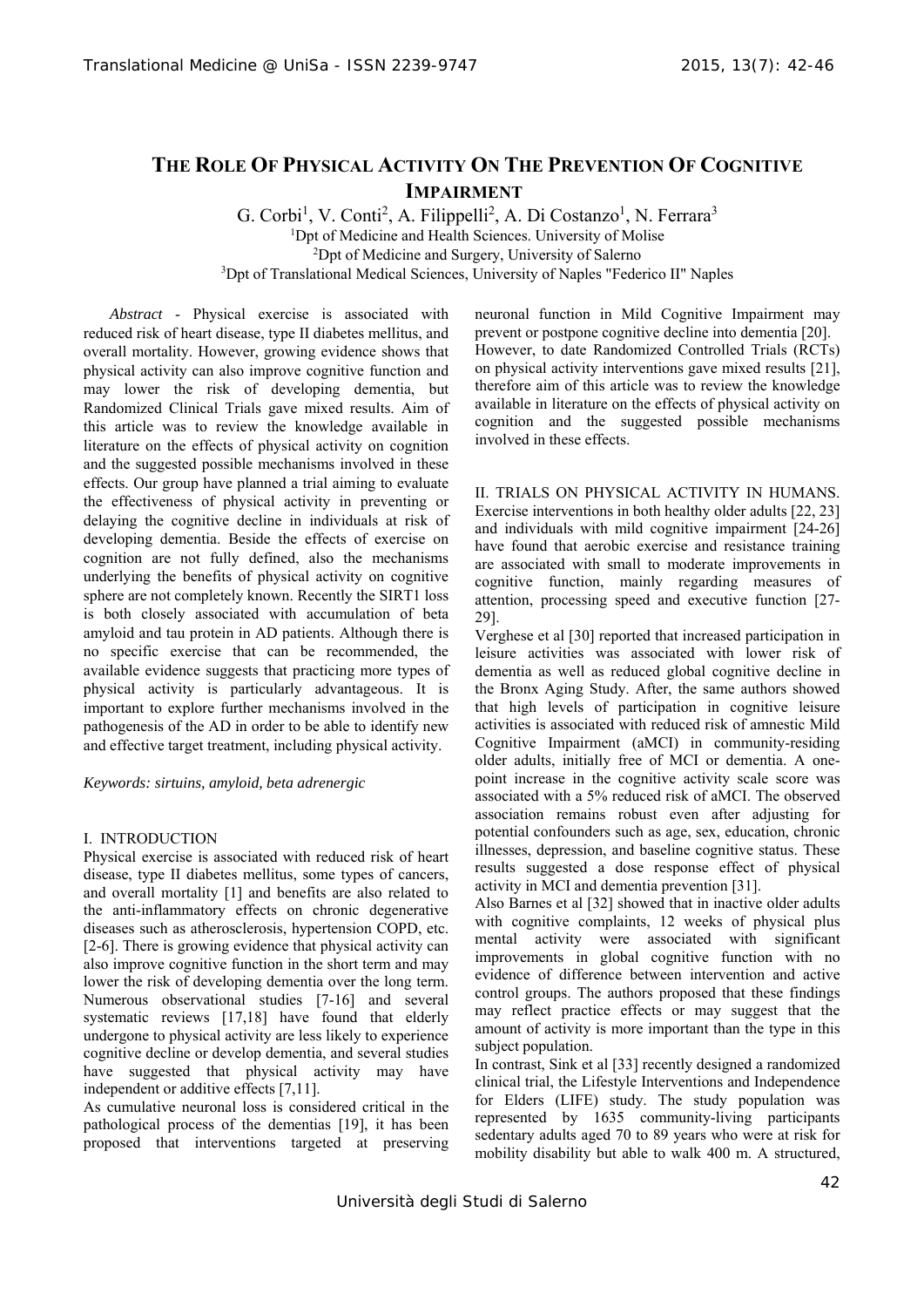moderate-intensity physical activity program that included walking, resistance training, and flexibility exercises or a health education program of educational workshops and upper-extremity stretching was performed. No differences for any cognitive or composite measures were observed. Then the authors concluded that, among sedentary older adults, a 24-month physical activity program compared with a health education program did not result in improvements in global or domain-specific cognitive function.

Then starting by the evidences that still conflicting data are available in literature, our group have planned a randomized controlled (the Exercise and Prevention of Dementia [EPD]) clinical trial with the aim to evaluate the effectiveness of physical activity in preventing or delaying the cognitive decline in individuals at risk of developing dementia, namely in patients with subjective memory disorder or mild cognitive impairment (MCI), following the CONSORT recommendations. In particular, subjects older than 60 years old, consecutively admitted at the Centre for the Education and Research on Medicine for Aging (CERMI), after general and neuropsychological evaluation were randomized to undergo to active exercise or stretching. The intervention group consisted of subjects that performed aerobic controlled moderate exercise training, while the control group undergo only to stretching exercises. All study population were evaluated at 6, 12, 24, 48 months. Currently the statistical analysis is being carried out.

### III. PHYSICAL ACTIVITY EFFECTS ON NEUROGENESIS

Beside the effects of exercise on cognition are not fully defined, also the mechanisms underlying the benefits of physical activity on cognitive sphere are not completely known. Some studies indicate a positive correlation between exercise and hippocampal volume front [34]. In addition, studies with functional magnetic resonance imaging show an increased connectivity between cortex frontal and temporal levels similar to those found in young individuals. One of the phenomena most often associated with physical activity is the increase of the proliferation and survival cell hippocampus [35] and, therefore, neurogenesis. Phenomena of neurogenesis starting from neonatal cells could help to explain the effects of exercise on the learning and memory functions. One of the molecules that are believed implicated in these processes is the brain-derived neurotrophic factor (BDNF) whose levels are increased by physical activity, and closely correlated with the improving learning and memory described in trained rodents [36]. Two other molecules potentially involved in the effects of exercise on cognitive functions are the vascular endothelial growth factor (VEGF) and the insulin-like growth factor 1 (IGF1), responsible for the activation of brain angiogenesis [37]. In addition, the physical activity is able to favourably control oxidants/antioxidants systems, in favour of these last [38-40], through the stimulation of lifespan molecules such as sirtuins [41,42], with a dependent effect on both the type [43], and the degree of intensity of physical activity [44].

Recently it was shown how the loss of SIRT1, the human homolog of Sir2, was closely associated with accumulation of beta amyloid and tau protein in the cerebral cortex of patients with Alzheimer's disease (AD) [45]. In fact, although in recent decades the pathogenetic mechanisms of AD have been the subject of numerous studies, many aspects of the disease remain to be clarified and therapeutic strategies currently available are not able to modify significantly its progression, but rather induce an improvement in symptoms.

In particular, in recent years the pathogenetic "neurocentric" hypothesis of the AD, focused mainly on the neuronal damage due to an excess of beta-amyloid, has given way to a more extended "neurovascular" hypothesis. This switch was caused by the evidence that an early vascular damage contributes to the development of the AD, and the observation that many risk factors associated with the development of AD are also known cardiovascular risk factors [46].

In this context, it has been formulated the hypothesis that alterations of the adrenergic system, the important role of which on cardiovascular homeostasis is well known, may contribute to the pathogenesis of AD. In this sense, some evidences have showed that in course of AD the noradrenergic brain system undergoes several changes, and that in particular the stimulation of beta-adrenergic receptors is involved in the production of pathological amyloid in animal models [47,48]. This mechanism seems to involve also kinases associated with the adrenergic receptors, and in particular the G protein coupled receptor kinase 2 (GRK2), which plays a key role in the downregulation and desensitization of the adrenergic receptors [49-51]. Furthermore, overexpression of this kinase was found in the vascular lesions in models of but [52].

In this scenario, physical activity may play an important role in the normalization of these molecular events, given its well-known ability to interfere favourably on adrenergic signalling in the cardiovascular system [53].

Therefore, it is of fundamental importance to explore further mechanisms involved in the pathogenesis of the AD in order to be able to identify new and effective target treatment, including physical activity.

## IV. CONCLUSION

Although there is no specific exercise, which can be recommended, the available evidence suggest that practicing more types of physical activity, especially in a group, is particularly advantageous. To increase levels of physical activity in community, revitalization and other approaches, such as the establishment of local networks,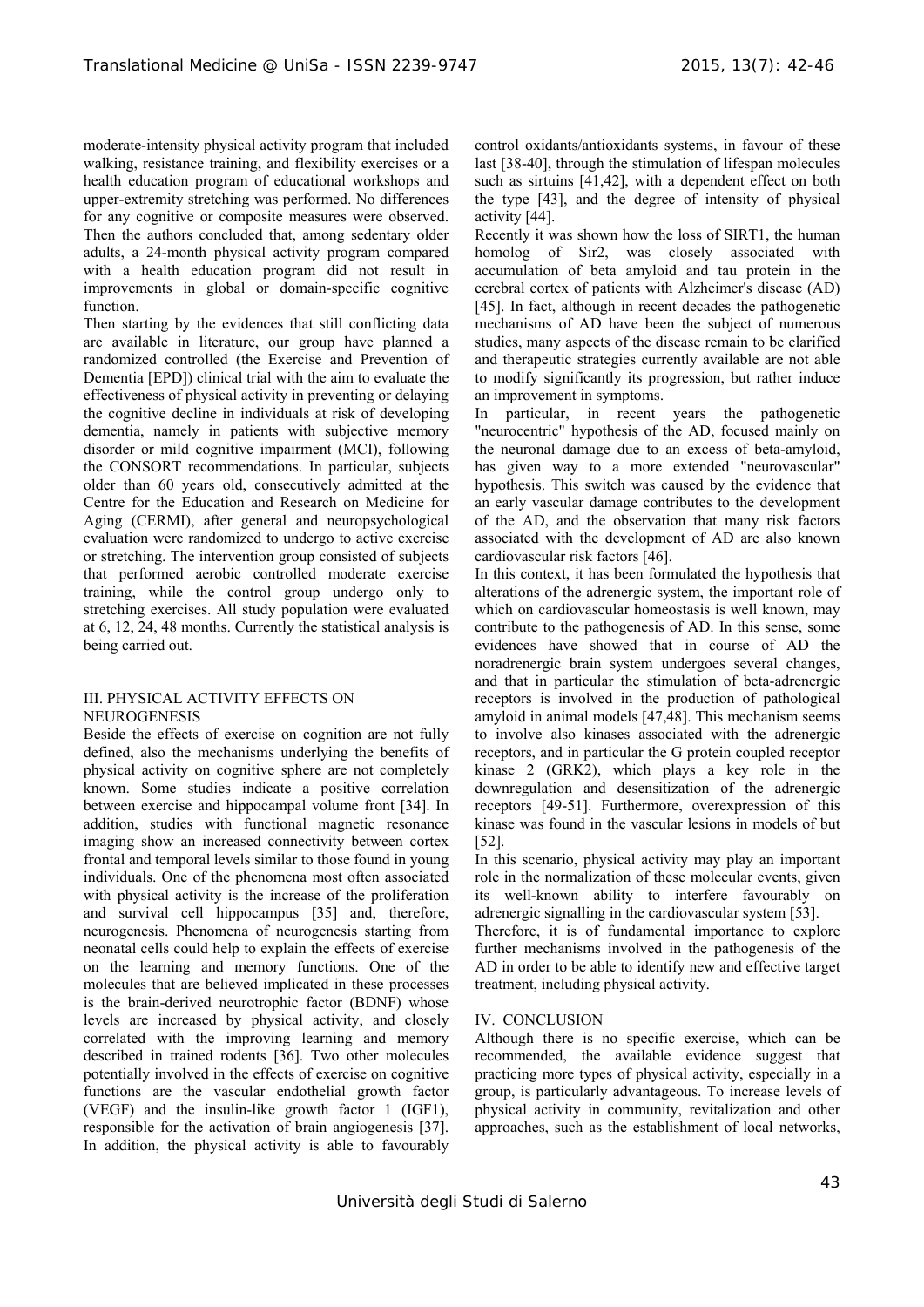including sports clubs, and appropriate interventions of public health are needed.

#### **REFERENCES**

[1] Morrow JR Jr, Jackson AW, Bazzarre TL, Milne D, Blair SN. A one-year follow-up to physical activity and health. A report of the Surgeon General. Am J Prev Med. 1999;17(1):24-30.

[2] Corbi G, Bianco A, Turchiarelli V, Cellurale M, Fatica F, Daniele A, Mazzarella G, Ferrara N. Potential Mechanisms Linking Atherosclerosis and Increased Cardiovascular Risk in COPD: Focus On Sirtuins. Int J Mol Sci 2013;14:12696-713.

[3] Maio S, Baldacci S, Simoni M, Angino A, Martini F, Cerrai S, Sarno G, Pala A, Bresciani M, Paggiaro P, Viegi G; ARGA Study Group. Impact of asthma and comorbid allergic rhinitis on quality of life and control in patients of Italian general practitioners. J Asthma 2012;49:854-61.

[4] Baldacci S, Maio S, Simoni M, Cerrai S, Sarno G, Silvi P, Di Pede F, Borbotti M, Pala AP, Bresciani M, Viegi G; ARGA study group. The ARGA study with general practitioners: impact of medical education on asthma/rhinitis management. Respir Med 2012;106:777- 85.

[5] Corbi G, Acanfora D, Iannuzzi GL, Longobardi G, Cacciatore F, Furgi G, Filippelli A, Rengo G, Leosco D, Ferrara N. Hypermagnesemia predicts mortality in elderly with congestive heart disease: relationship with laxative and antacid use. Rejuvenation Res 2008;11:129- 38.

[6] Ferrara N, Abete P, Corbi G, Paolisso G, Longobardi G, Calabrese C, Cacciatore F, Scarpa D, Iaccarino G, Trimarco B, Leosco D, Rengo F. Insulininduced changes in beta-adrenergic response: an experimental study in the isolated rat papillary muscle. Am J Hypertens. 2005;18:348-53.

[7] Wang HX, Karp A, Winblad B, Fratiglioni L. Late-life engagement in social and leisure activities is associated with a decreased risk of dementia: a longitudinal study from the Kungsholmen project. Am J Epidemiol. 2002;155(12):1081-1087

[8] Verghese J1, Lipton RB, Katz MJ, Hall CB, Derby CA, Kuslansky G, Ambrose AF, Sliwinski M, Buschke H. Leisure activities and the risk of dementia in the elderly. N Engl J Med. 2003;348(25):2508-2516

[9] Wilson RS1, Bennett DA, Bienias JL, Aggarwal NT, Mendes De Leon CF, Morris MC, Schneider JA, Evans DA. Cognitive activity and incident AD in a population-based sample of older persons. Neurology. 2002;59(12):1910-1914.

[10] Wilson RS, Mendes De Leon CF, Barnes LL, Schneider JA, Bienias JL, Evans DA, Bennett DA. Participation in cognitively stimulating activities and risk of incident Alzheimer disease. JAMA. 2002;287(6):742- 748.

[11] Scarmeas N, Levy G, Tang MX, Manly J, Stern Y. Influence of leisure activity on the incidence of Alzheimer's disease. Neurology. 2001;57(12):2236-2242

[12] Larson EB, Wang L, Bowen JD, McCormick WC, Teri L, Crane P, Kukull W. Exercise is associated with reduced risk for incident dementia among persons 65 years of age and older. Ann Intern Med. 2006;144(2):73- 81

[13] Podewils LJ, Guallar E, Kuller LH, Fried LP, Lopez OL, Carlson M, Lyketsos CG. Physical activity, APOE genotype, and dementia risk: findings from the Cardiovascular Health Cognition Study. Am J Epidemiol. 2005;161(7):639-651

[14] Rovio S, Kåreholt I, Helkala EL, Viitanen M, Winblad B, Tuomilehto J, Soininen H, Nissinen A, Kivipelto M. Leisure-time physical activity at midlife and the risk of dementia and Alzheimer's disease. Lancet Neurol. 2005;4(11):705-711

[15] Laurin D, Verreault R, Lindsay J, MacPherson K, Rockwood K. Physical activity and risk of cognitive impairment and dementia in elderly persons. Arch Neurol. 2001;58(3):498-504

[16] Yoshitake T1, Kiyohara Y, Kato I, Ohmura T, Iwamoto H, Nakayama K, Ohmori S, Nomiyama K, Kawano H, Ueda K. Incidence and risk factors of vascular dementia and Alzheimer's disease in a defined elderly Japanese population: the Hisayama Study. Neurology. 1995;45(6):1161-1168

[17] Valenzuela MJ, Sachdev P. Brain reserve and cognitive decline: a non-parametric systematic review. Psychol Med. 2006;36(8):1065-1073

[18] Hamer M, Chida Y. Physical activity and risk of neurodegenerative disease: a systematic review of prospective evidence. Psychol Med. 2009;39(1):3-11.

[19] Morris JC, Storandt M, Miller JP, McKeel DW, Price JL, Rubin EH, Berg L. Mild cognitive impairment represents early-stage Alzheimers disease. Arch Neurol 2001; 58: 1705–6.

[20] Petersen RC1, Roberts RO, Knopman DS, Boeve BF, Geda YE, Ivnik RJ, Smith GE, Jack CR Jr. Mild cognitive impairment: ten years later. Arch Neurol 2009; 66: 1447–55.

[21] Daviglus ML, Plassman BL, Pirzada A, Bell CC, Bowen PE, Burke JR, Connolly ES Jr, Dunbar-Jacob JM, Granieri EC, McGarry K, Patel D, Trevisan M, Williams JW Jr. Risk factors and preventive interventions for Alzheimer disease: state of the science. Arch Neurol. 2011;68(9):1185-1190.

[22] Kramer AF, Colcombe SJ, McAuley E, Scalf PE, Erickson KI. Ageing, fitness and neurocognitive function. Nature. 1999;400(6743):418-419

[23] Liu-Ambrose T, Nagamatsu LS, Graf P, Beattie BL, Ashe MC, Handy TC. Resistance training and executive functions: a 12-month randomized controlled trial. Arch Intern Med. 2010;170(2):170-178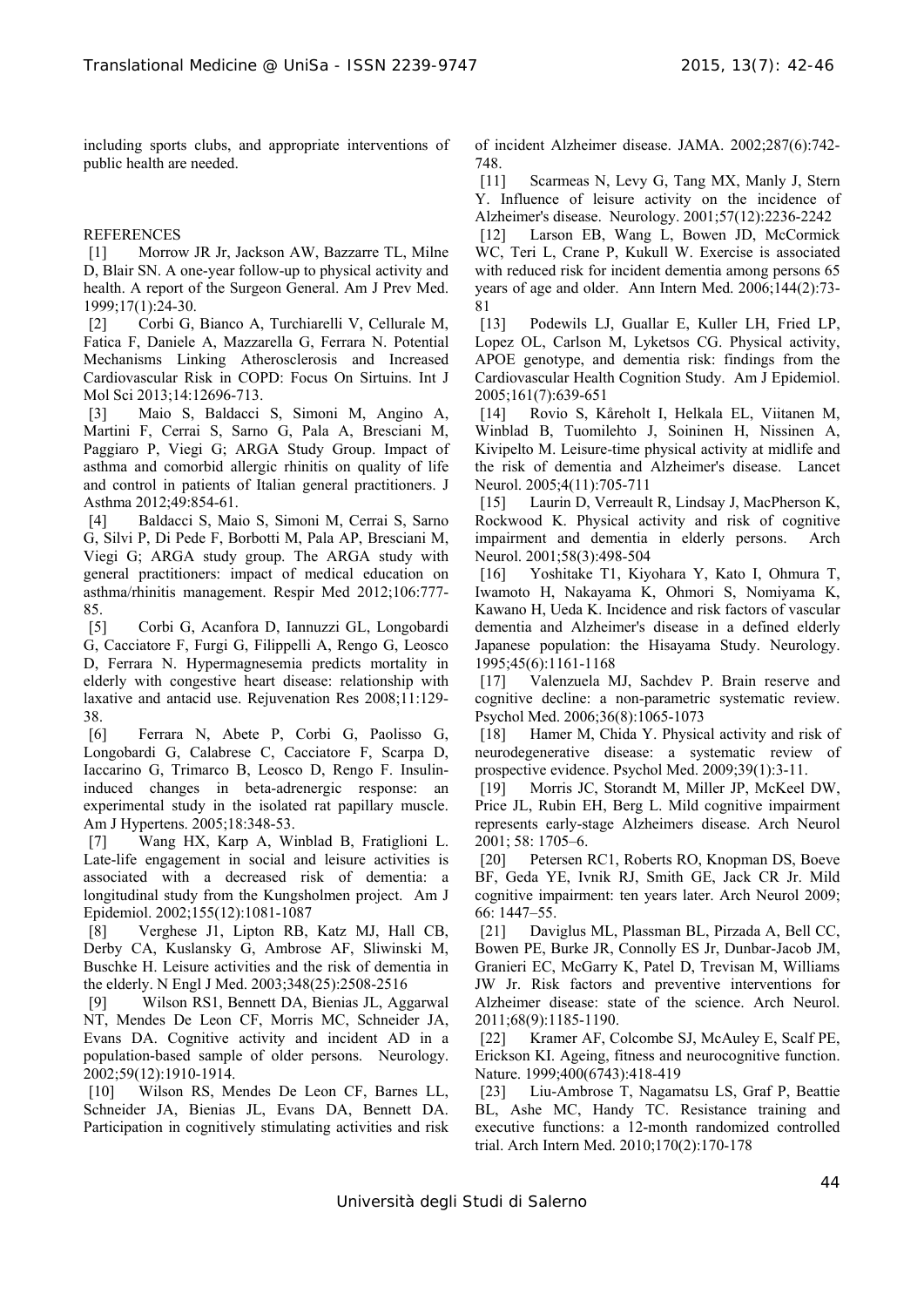[24] Lautenschlager NT, Cox KL, Flicker L, Foster JK, van Bockxmeer FM, Xiao J, Greenop KR, Almeida OP. Effect of physical activity on cognitive function in older adults at risk for Alzheimer disease: a randomized trial. JAMA. 2008;300(9):1027-1037

[25] Nagamatsu LS, Handy TC, Hsu CL, Voss M, Liu-Ambrose T. Resistance training promotes cognitive and functional brain plasticity in seniors with probable mild cognitive impairment. Arch Intern Med. 2012;172(8):666-668

[26] Baker LD, Frank LL, Foster-Schubert K, Green PS, Wilkinson CW, McTiernan A, Plymate SR, Fishel MA, Watson GS, Cholerton BA, Duncan GE, Mehta PD, Craft S. Effects of aerobic exercise on mild cognitive impairment: a controlled trial. Arch Neurol. 2010;67(1):71-79.

[27] Colcombe S, Kramer AF. Fitness effects on the cognitive function of older adults: a meta-analytic study. Psychol Sci. 2003;14(2):125-130

[28] Angevaren M, Aufdemkampe G, Verhaar HJ, Aleman A, Vanhees L. Physical activity and enhanced fitness to improve cognitive function in older people without known cognitive impairment. Cochrane Database Syst Rev. 2008;(3):CD005381

[29] Hogervorst E, Clifford A, Stock J, Xin X, Bandelow S. Exercise to prevent cognitive decline and Alzheimer's disease: for whom, when, what and (most importantly) how much? J Alzheimers Dis Parkinsonism. 2012;2:e117.

[30] Verghese J, Lipton RB, Katz MJ, Hall CB, Derby CA, Kuslansky G, Ambrose AF, Sliwinski M, Buschke H. Leisure activities and the risk of dementia in the elderly. N Engl J Med 2003;348:2508–2516.

[31] Verghese J1, LeValley A, Derby C, Kuslansky G, Katz M, Hall C, Buschke H, Lipton RB. Leisure activities and the risk of amnestic mild cognitive impairment in the elderly. Neurology. 2006;66(6):821-7.

[32] Barnes DE1, Santos-Modesitt W, Poelke G, Kramer AF, Castro C, Middleton LE, Yaffe K. The Mental Activity and eXercise (MAX) trial: a randomized controlled trial to enhance cognitive function in older adults. JAMA Intern Med. 2013;173(9):797-804. doi: 10.1001/jamainternmed.2013.189.

[33] Sink KM, Espeland MA, Castro CM, Church T, Cohen R, Dodson JA, Guralnik J, Hendrie HC, Jennings J, Katula J, Lopez OL, McDermott MM, Pahor M, Reid KF, Rushing J, Verghese J, Rapp S, Williamson JD; LIFE Study Investigators. Effect of a 24-Month Physical Activity Intervention vs Health Education on Cognitive Outcomes in Sedentary Older Adults: The LIFE Randomized Trial. JAMA. 2015;314(8):781-90. doi: 10.1001/jama.2015.9617

[34] Erickson KI, Voss MW, Prakash RS, Basak C, Szabo A, Chaddock L, Kim JS, Heo S, Alves H, White SM, Wojcicki TR, Mailey E, Vieira VJ, Martin SA, Pence BD, Woods JA, McAuley E, Kramer AF. Exercise

training increases size of hippocampus and improves memory. Proc Natl Acad Sci USA 2011;108:3017-22.

[35] van Praag H, Christie BR, Sejnowski TJ, Gage FH. Running enhances neurogenesis, learning, and longterm potentiation in mice. Proc Natl Acad Sci USA 1999;96:13427-31

[36] Vaynman S, Ying Z, Gomez-Pinilla F. Hippocampal BDNF mediates the efficacy of exercise on synaptic plasticity and cognition. Eur J Neurosci 2004;20:2580-90.

[37] Lopez-Lopez C, LeRoith D, Torres-Aleman I. Insulin-like growth factor I is required for vessel remodeling in the adult brain. Proc Natl Acad Sci USA 2004;101:9833-8.

[38] Rinaldi B, Corbi G, Boccuti S, Filippelli W, Rengo G, Leosco D, Rossi F, Filippelli A, Ferrara N.Exercise training affects age-induced changes in SOD and heat shock protein expression in rat heart. Exp Gerontol 2006;41:764-70.

[39] Corbi G, Conti V, Russomanno G, Rengo G, Vitulli P, Ciccarelli AL, Filippelli A, Ferrara N. Is physical activity able to modify oxidative damage in cardiovascular aging? Oxid Med Cell Longev 2012;2012:728547. doi: 10.1155/2012/728547.

[40] Conti V, Corbi G, Simeon V, Russomanno G, Manzo V, Ferrara N, Filippelli A. Aging-related changes in oxidative stress response of human endothelial cells. Aging Clin Exp Res. 2015 Aug;27(4):547-53. doi: 10.1007/s40520-015-0357-9.

[41] Corbi G, Conti V, Scapagnini G, Filippelli A, Ferrara N. Role of sirtuins, calorie restriction and physical activity in aging. Front Biosci (Elite Ed) 2012;4:768-78.

[42] Ferrara N, Rinaldi B, Corbi G, Conti V, Stiuso P, Boccuti S, Rengo G, Rossi F, Filippelli A. Exercise training promotes SIRT1 activity in aged rats. Rejuvenation Res 2008;11:139-50.

[43] Conti V, Corbi G, Russomanno G, Simeon V, Ferrara N, Filippelli W, Limongelli F, Canonico R, Grasso C, Stiuso P, Dicitore A, Filippelli A. Oxidative stress effects on endothelial cells treated with different athletes' sera. Med Sci Sports Exerc 2012;44:39-49.

[44] Conti V, Russomanno G, Corbi G, Guerra G, Grasso C, Filippelli W, Paribello V, Ferrara N, Filippelli A. Aerobic training workload affects human endothelial cells redox homeostasis. Med Sci Sports Exerc 2013;45:644-53.

[45] Julien C, Tremblay C, Emond V, Lebbadi M, Salem N Jr, Bennett DA, Calon F. Sirtuin 1 reduction parallels the accumulation of tau in Alzheimer disease. J Neuropathol Exp Neurol 2009;68:48-58.

[46] Iadecola C. The overlap between neurodegenerative and vascular factors in the pathogenesis of dementia. Acta Neuropathol 2010;120:287-96.

[47] Ni Y, Zhao X, Bao G, Zou L, Teng L, Wang Z, Song M, Xiong J, Bai Y, Pei G. Activation of beta2 adrenergic receptor stimulates gamma-secretase activity